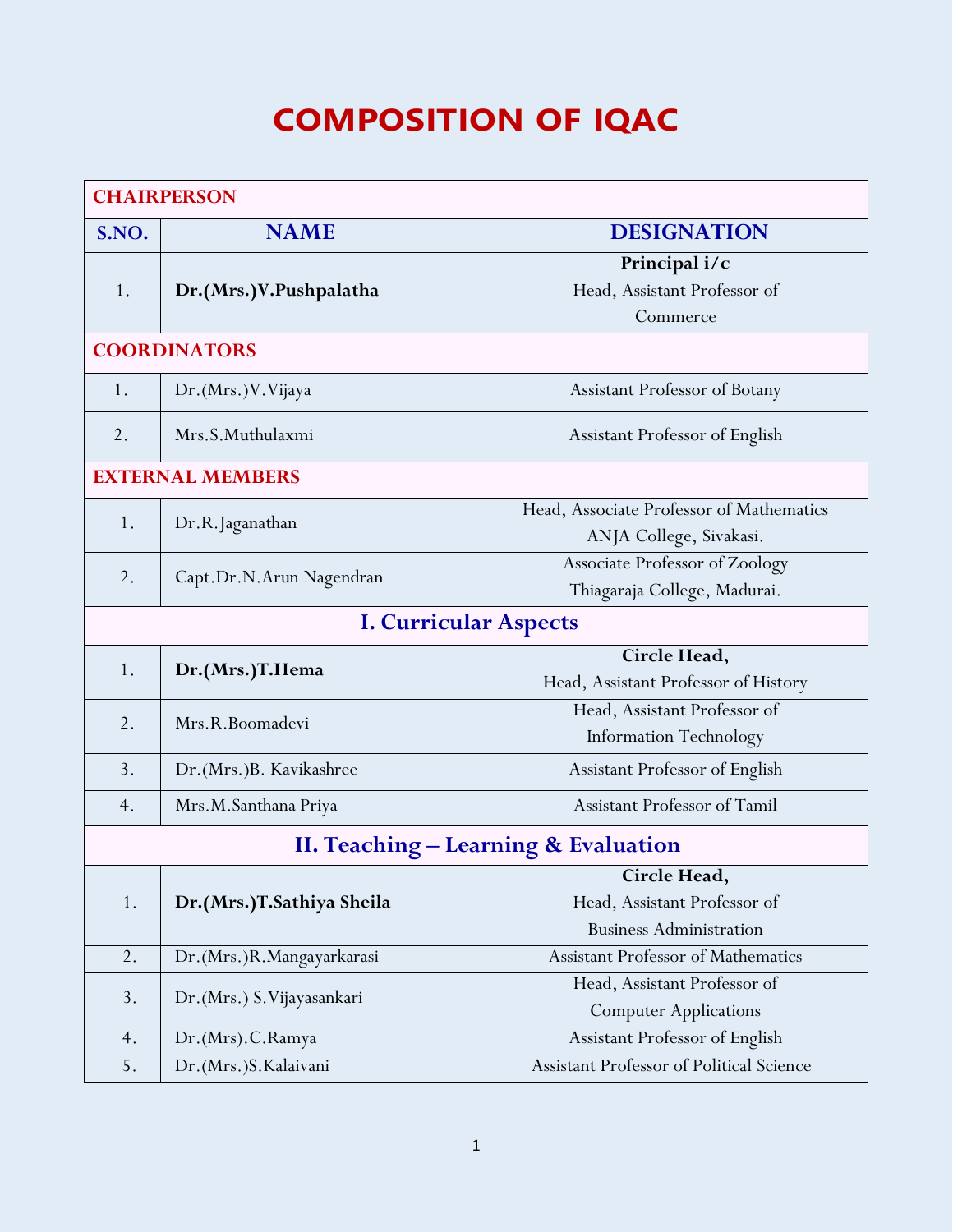| III. Research, Innovations & Extension      |                             |                                                |  |  |
|---------------------------------------------|-----------------------------|------------------------------------------------|--|--|
| <b>Research</b>                             |                             |                                                |  |  |
| 1.                                          | Dr.(Mrs.)A.Bhavani          | Circle Head,                                   |  |  |
|                                             |                             | Assistant Professor of History                 |  |  |
| 2.                                          | Dr.(Mrs.)M.Neelavathy       | <b>Assistant Professor of Commerce</b>         |  |  |
|                                             |                             | <b>Extension</b>                               |  |  |
| 1.                                          | Dr.(Mrs.)D.S.Parveen Banu   | Assistant Professor of English                 |  |  |
| 2.                                          | Dr. (Mrs.) N. Asha Devi     | Assistant Professor of History                 |  |  |
| 3.                                          | Dr. (Mrs.) S. Sripriya      | <b>Assistant Professor of Mathematics</b>      |  |  |
|                                             |                             | Consultancy                                    |  |  |
| 1.                                          | Dr.(Mrs)G.Nagalakshmi       | <b>Assistant Professor of History</b>          |  |  |
| 2.                                          | Dr.(Mrs.) V.Selva Subashini | Assistant Professor of Business Administration |  |  |
| 3.                                          | Mrs.M.Thilagavathy          | Assistant Professor of English                 |  |  |
|                                             |                             | IV. Infrastructure & Learning Resources        |  |  |
|                                             | Dr.(Mrs.)S.P.Sugapriya      | Circle Head,                                   |  |  |
| 1.                                          |                             | <b>Assistant Professor of Economics</b>        |  |  |
| 2.                                          | Mrs.T.Karthiyayini          | <b>Assistant Professor of Commerce</b>         |  |  |
| 3.                                          | Mrs.S.Dhivya                | Assistant Professor of Business Administration |  |  |
| 4.                                          | Mrs.R.Jeyanthi              | Librarian                                      |  |  |
| <b>V. Student Support &amp; Progression</b> |                             |                                                |  |  |
|                                             |                             | Circle Head,                                   |  |  |
| 1.                                          | Mrs.T.Anusuya               | Assistant Professor of Tamil                   |  |  |
| 2.                                          | Ms.R.S.Rajalakshmi          | Assistant Professor of Zoology                 |  |  |
| 3.                                          | Dr. (Mrs.) S. Gayathri      | Assistant Professor of English                 |  |  |
| 4.                                          | Dr. (Mrs.) A. Kalarani      | Director of Physical Education                 |  |  |
| 5.                                          | Ms. A. Mahara Devi          | Assistant Professor of English                 |  |  |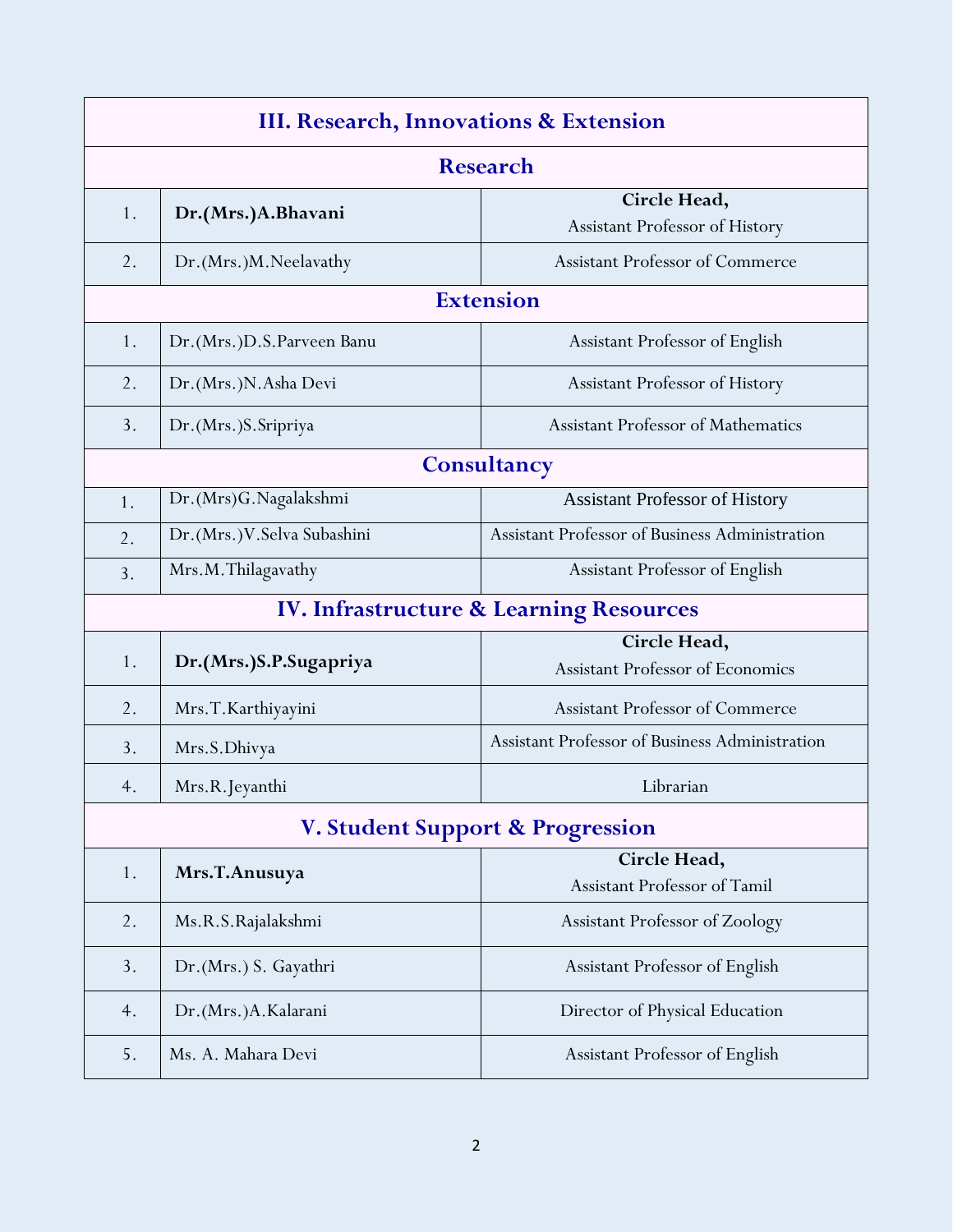| VI. Governance, Leadership & Management |                             |                                                       |  |  |
|-----------------------------------------|-----------------------------|-------------------------------------------------------|--|--|
|                                         | Dr.(Mrs.)V.Nambithai<br>1.  | Circle Head,                                          |  |  |
|                                         |                             | Assistant Professor of Tamil                          |  |  |
| 2.                                      | Dr. (Mrs.)O. Jeyanthi       | Assistant Professor of History                        |  |  |
| 3.                                      | Mrs.D.Nancy Gnanaselvi      | Assistant Professor of English                        |  |  |
| 4.                                      | Mrs. P. Sayee Geetha        | Assistant Professor of English                        |  |  |
|                                         |                             | <b>VII. Institutional Values &amp; Best Practices</b> |  |  |
| 1.                                      | Dr.(Mrs.)M.Siva Ranjani     | Circle Head,                                          |  |  |
|                                         |                             | Assistant Professor of English                        |  |  |
| 2.                                      | Mrs.B.Kalyani               | <b>Assistant Professor of Commerce</b>                |  |  |
| 3.                                      | Mrs.G.Senthamarai           | Assistant Professor of History                        |  |  |
| 4.                                      | Mrs.G.Amutha                | Assistant Professor of IT                             |  |  |
| <b>MANAGEMENT REPRESENTATIVE</b>        |                             |                                                       |  |  |
|                                         | Mrs.S.Sivakamasundari       | Vice-Principal                                        |  |  |
| 1.                                      |                             | Head, Assistant Professor of English                  |  |  |
| 2.                                      |                             | Director of Self-Finance                              |  |  |
|                                         | Mrs.R.Divya                 | Coordinator, Department of IT                         |  |  |
| 3.                                      | Mr.V.M.Sundararajan         | <b>Administrative Officer</b>                         |  |  |
|                                         | <b>ADMINISTRATIVE STAFF</b> |                                                       |  |  |
| 1.                                      | Mr.V.Mahamuni               | Junior Assistant                                      |  |  |
| 2.                                      | Mrs.S.Vijayalakshmi         | Administrative Assistant                              |  |  |
| <b>TECHNICAL STAFF</b>                  |                             |                                                       |  |  |
| 1.                                      | Mrs.S.Chitradevi            | <b>Assistant Professor of Commerce</b>                |  |  |
| 2.                                      | Mrs.V.Priya                 | Assistant Professor of Commerce                       |  |  |
| 3.                                      | Mrs. V. Backiya Lakshmi     | Assistant Professor of Computer Science               |  |  |
| 4.                                      | Mrs.S.Sumathi               | Assistant Professor of Information Technology         |  |  |
| 5.                                      | Mrs.A.Kavitha               | Assistant Professor of Commerce                       |  |  |